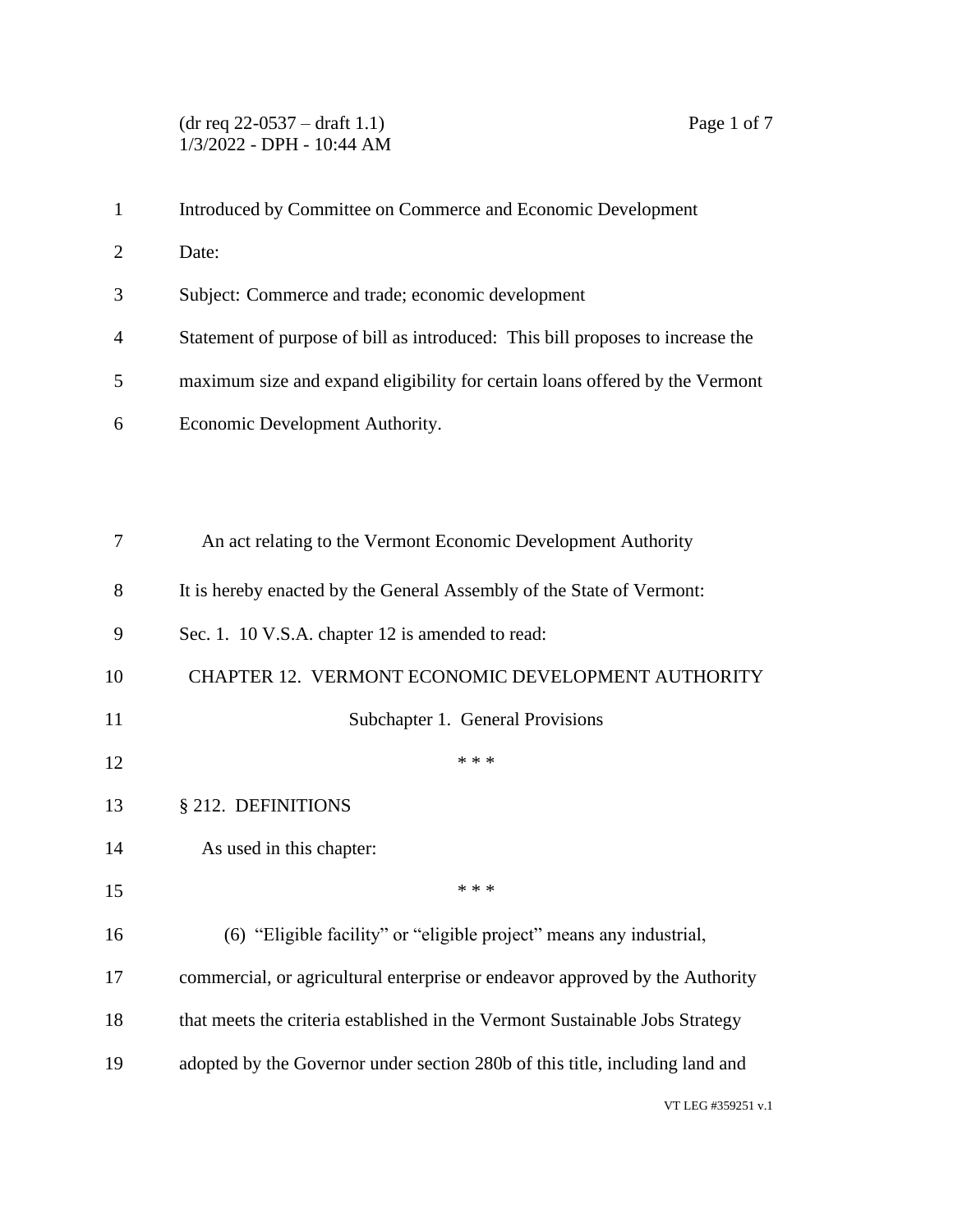(dr req 22-0537 – draft 1.1) Page 2 of 7 1/3/2022 - DPH - 10:44 AM

| $\mathbf{1}$   | rights in land, air, or water, j buildings, i structures, machinery, and equipment                                      |
|----------------|-------------------------------------------------------------------------------------------------------------------------|
| $\overline{2}$ | of such eligible facilities or eligible projects, except that an eligible facility or                                   |
| 3              | project shall not include the portion of an enterprise or endeavor relating to the                                      |
| $\overline{4}$ | sale of goods at retail where such goods are manufactured primarily out of                                              |
| 5              | state State, and except further that an eligible facility or project shall not                                          |
| 6              | include the portion of an enterprise or endeavor relating to housing unless                                             |
| 7              | otherwise authorized in this chapter. Such enterprises or endeavors may                                                 |
| 8              | include:                                                                                                                |
| 9              | (A) Quarrying <sub>7</sub> : mining <sub>7</sub> : manufacturing <sub>7</sub> : processing <sub>7</sub> : including the |
| 10             | further processing of agricultural products, assembling, or warehousing of                                              |
| 11             | goods or materials for sale or distribution or the maintenance of safety                                                |
| 12             | standards in connection therewith, and including Vermont-based                                                          |
| 13             | manufacturers that are adversely impacted by the State's regulation or ban of                                           |
| 14             | products as they transition from the manufacture of the regulated or banned                                             |
| 15             | products to the design and manufacture of environmentally sound substitutes.                                            |
| 16             | (B) The conduct of research and development activities, including                                                       |
| 17             | research and development of computer software and telecommunications                                                    |
| 18             | equipment.                                                                                                              |
| 19             | (C) Use as the national or regional headquarters for a multistate                                                       |
| 20             | business enterprise or for purposes of subchapter 4 of this chapter only, use as                                        |
| 21             | the national headquarters of a nonprofit organization whose purpose is the                                              |
|                | VT LEG #359251 v.1                                                                                                      |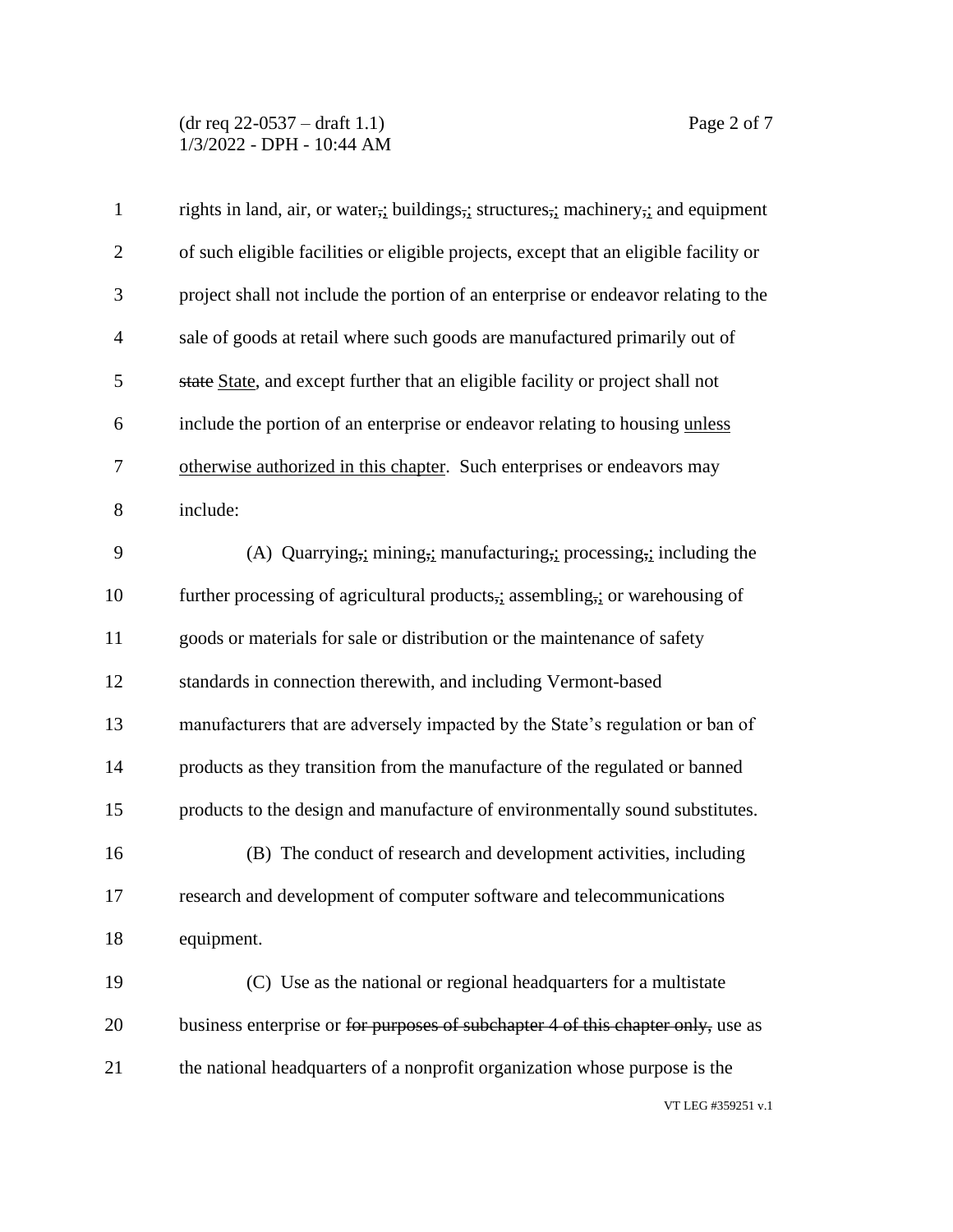## (dr req 22-0537 – draft 1.1) Page 3 of 7 1/3/2022 - DPH - 10:44 AM

| 1              | promotion of business, industry, or agriculture, including the registry of animal |
|----------------|-----------------------------------------------------------------------------------|
| $\overline{c}$ | breeds.                                                                           |
| 3              | (D) Collecting or processing any kind of waste material for reuse or              |
| 4              | disposal.                                                                         |
| 5              | (E) Reducing, mitigating, or eliminating pollution of land, air, or               |
| 6              | water by substances, heat, or sound.                                              |
| 7              | (F) For the purposes of subchapter 4 of this chapter only, in addition            |
| 8              | to the foregoing, the conduct of any trade or business that is eligible for tax-  |
| 9              | exempt financing under the U.S. Internal Revenue Code.                            |
| 10             | (G) For purposes of subchapter 4 of this chapter only, transporting of            |
| 11             | goods, materials, or agricultural products for sale or distribution or the        |
| 12             | maintenance of safety standards in connection therewith, including railroad       |
| 13             | terminals, trucking terminals, and airport facilities.                            |
| 14             | (H) Use as a small business incubator facility.                                   |
| 15             | (I) Processing or converting post-consumer materials into industrial              |
| 16             | feed stocks, or manufacturing products from these feed stocks, or both,           |
| 17             | excluding the converting of recyclable materials into a fuel or fuel product. As  |
| 18             | used in this subdivision, "post-consumer materials" means only those products     |
| 19             | generated by a business or a consumer that have served their intended end         |
| 20             | uses, and that have been separated or diverted from solid waste.                  |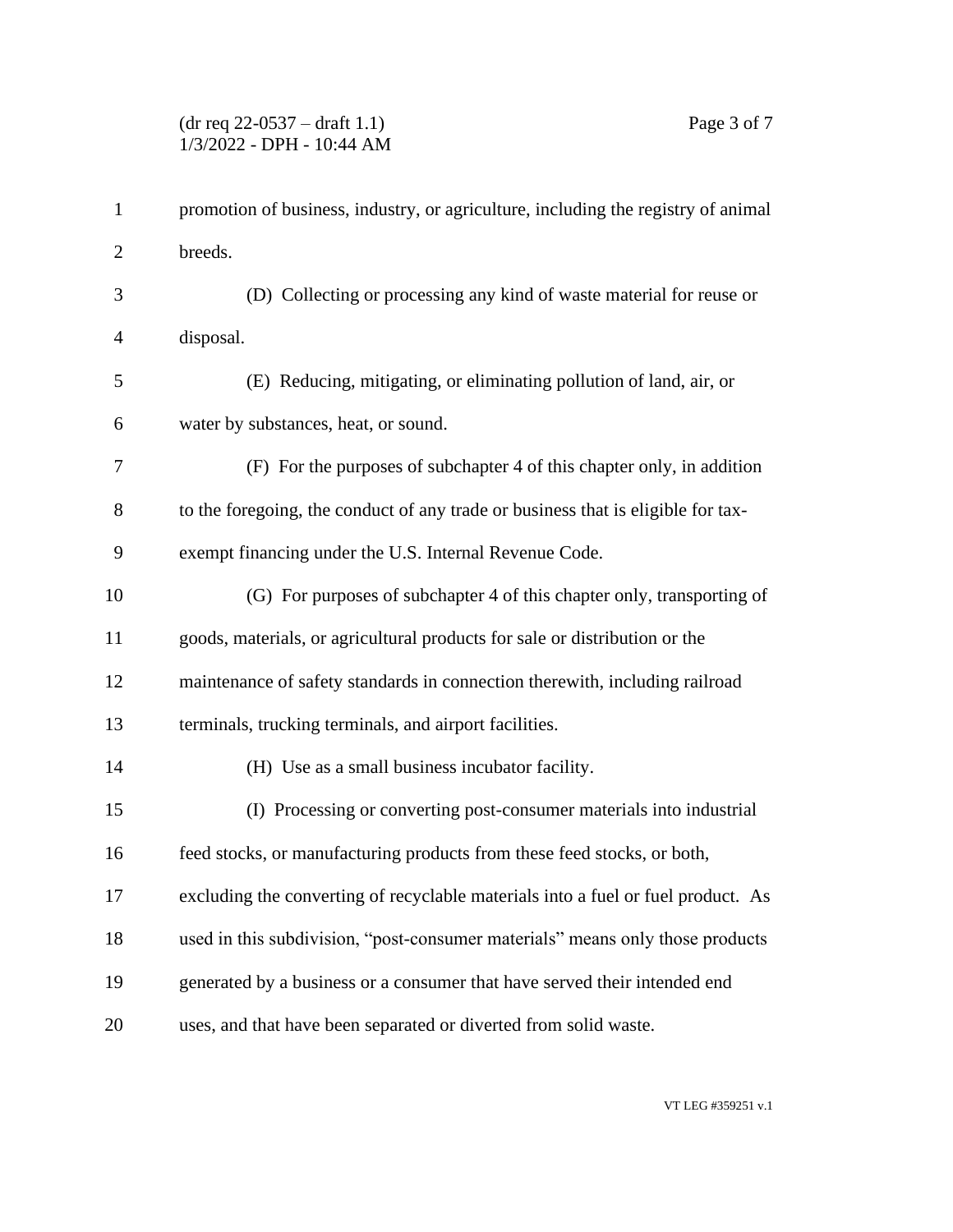## (dr req 22-0537 – draft 1.1) Page 4 of 7 1/3/2022 - DPH - 10:44 AM

| $\mathbf{1}$   | (J) Travel and tourism projects and enterprises, and related                       |
|----------------|------------------------------------------------------------------------------------|
| $\overline{2}$ | recreational activities, provided that the project or enterprise will maintain a   |
| 3              | reasonable level of full-time employment throughout the year consistent with       |
| 4              | the size and nature of the business and general business custom in the industry.   |
| 5              | (K) The business of information technology, or the collection,                     |
| 6              | processing, or management of data, documents, or records.                          |
| 7              | (L) A captive or commercial insurance underwriter, $\frac{1}{2}$ a mortgage,       |
| 8              | commercial, or consumer credit provider, or an entity engaged in underwriting      |
| 9              | or brokering services.                                                             |
| 10             | (M) A renewable energy plant, as defined in $30 \text{ V.S.A.}$ \$ $8002$ , if the |
| 11             | construction of the plant requires a certificate of public good under 30 V.S.A.    |
| 12             | § 248 and all or part of the electricity generated by the plant will be under      |
| 13             | contract to a Vermont electric distribution utility.                               |
| 14             | (N) Industrial park planning, development, or improvement.                         |
| 15             | (O) For purposes of subchapter 5 of this chapter, a                                |
| 16             | telecommunications plant, as defined in 24 V.S.A. § 1911(2), owned by a            |
| 17             | municipality individually or in concert with one or more other municipalities      |
| 18             | as a communications union district established under 30 V.S.A. chapter 82.         |
| 19             | (P) Any combination of the foregoing activities, uses, or purposes                 |
| 20             | specified in this subdivision (6). An eligible facility may include structures,    |
| 21             | appurtenances incidental to the foregoing an eligible project, such as utility     |
|                | VT LEG #359251 v.1                                                                 |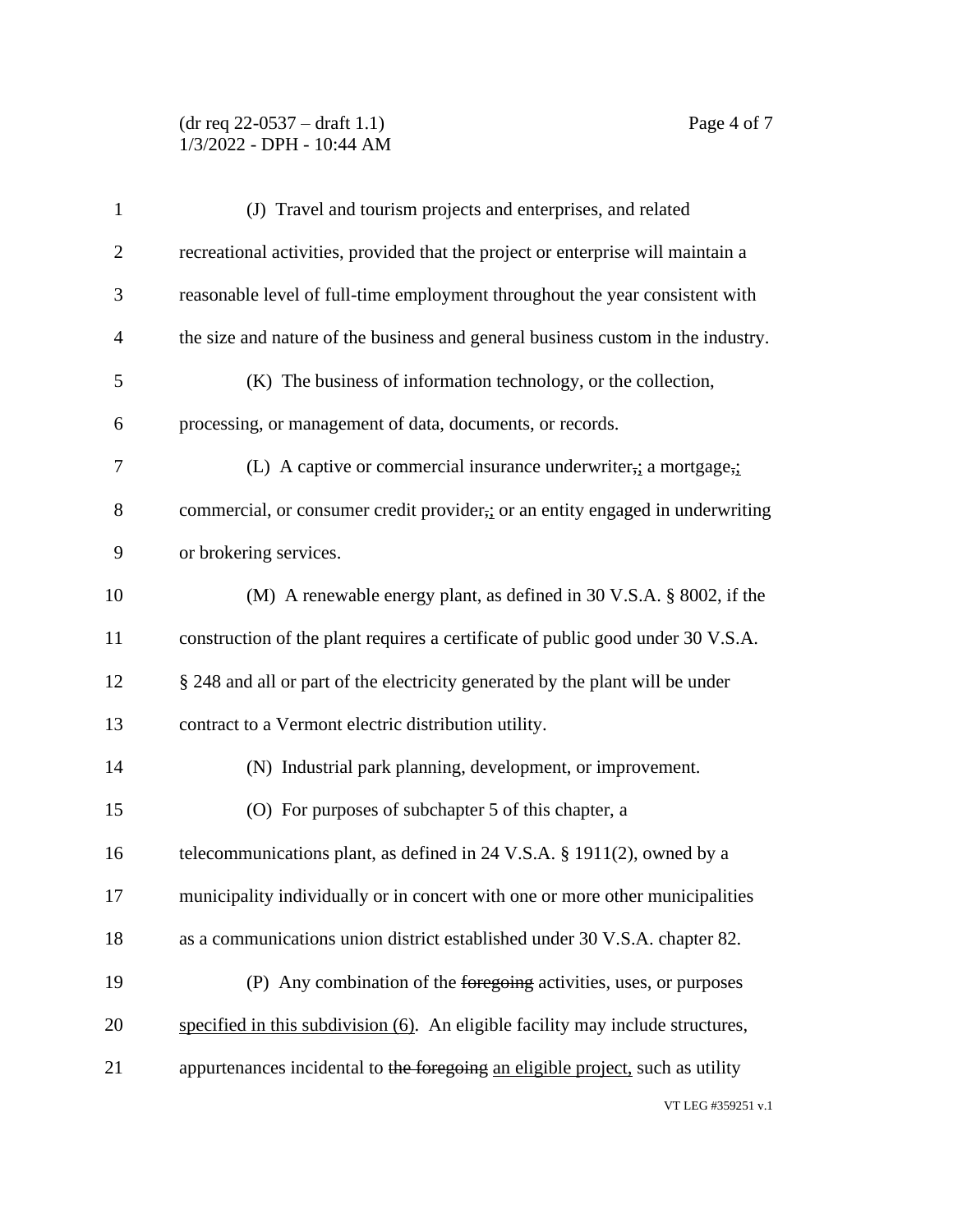## $(\text{dr } \text{req } 22\text{-}0537 - \text{draff } 1.1)$  Page 5 of 7 1/3/2022 - DPH - 10:44 AM

| $\mathbf{1}$   | lines, storage accommodations, offices, dependent care facilities, or         |
|----------------|-------------------------------------------------------------------------------|
| $\overline{2}$ | transportation facilities.                                                    |
| 3              | (Q) Service-related businesses, including information technology,             |
| $\overline{4}$ | education, events and entertainment, health and safety, and medicine.         |
| 5              | (R) Mixed-use properties, provided that not less than 50 percent of           |
| 6              | the total square footage is dedicated for commercial use.                     |
| 7              | (S) Independent-living and assisted-living facilities.                        |
| 8              | * * *                                                                         |
| 9              | (18) "Project" or "eligible facility" means the creation, establishment,      |
| 10             | acquisition, construction, expansion, improvement, reclamation, or renovation |
| 11             | of an eligible facility.                                                      |
| 12             | (19) "Project costs" means any costs or expenses reasonably incidental        |
| 13             | to a project and may without limitation include the costs of:                 |
| 14             | (A) issuing bonds under subchapter 4 of this chapter to finance a             |
| 15             | project;                                                                      |
| 16             | (B) acquiring land, buildings, structures, and facilities, whether by         |
| 17             | lease, purchase, construction, or otherwise;                                  |
| 18             | (C) acquiring rights in or over land, air, or water;                          |
| 19             | (D) improving land and improving buildings, structures, and facilities        |
| 20             | by remodeling, reconstruction, replacement, or enlargement;                   |
| 21             | (E) acquiring and installing machinery and equipment;                         |
|                |                                                                               |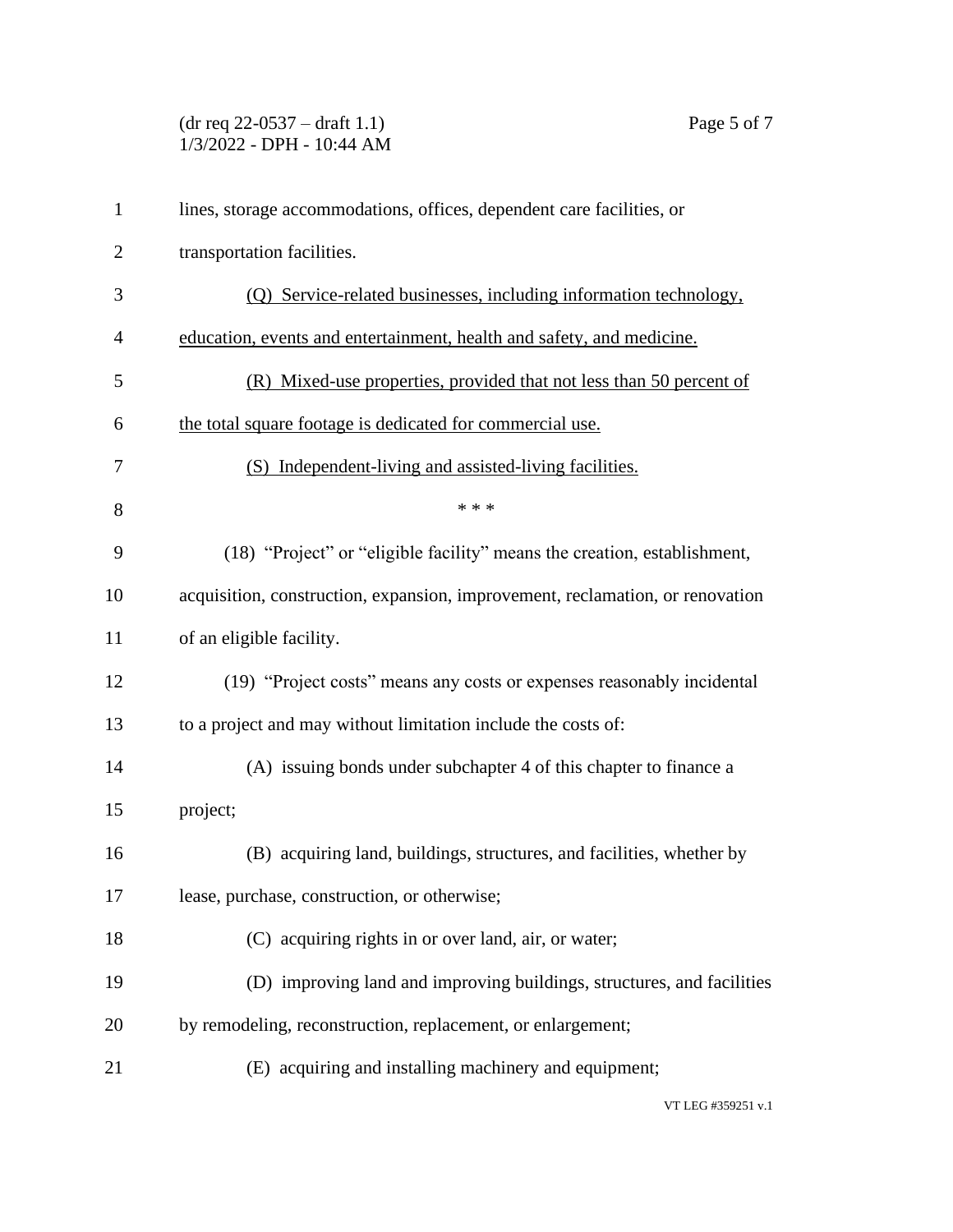## (dr req 22-0537 – draft 1.1) Page 6 of 7 1/3/2022 - DPH - 10:44 AM

| $\mathbf{1}$   | (F) obtaining professional or advisory services;                              |
|----------------|-------------------------------------------------------------------------------|
| $\overline{2}$ | (G) interest prior to and during construction and until one year after        |
| 3              | the completion of a project;                                                  |
| 4              | (H) creating reserves in connection with the issue of bonds under             |
| 5              | subchapter 4 of this chapter; and                                             |
| 6              | (I) acquiring or committing to acquire any federally guaranteed               |
| 7              | security and pledging the proceeds thereof to secure the payment of bonds.    |
| 8              | * * *                                                                         |
| 9              | (28) "Loan," for the purposes of subchapters 5, 7, and 10 of this chapter,    |
| 10             | means a loan, or a financing lease, provided that such lease transfers the    |
| 11             | ownership of the leased property to the lessee following the payment of all   |
| 12             | required lease payments as specified in the lease agreement.                  |
| 13             | * * *                                                                         |
| 14             | Subchapter 5. Direct Mortgage Loans                                           |
| 15             | § 261. ADDITIONAL POWERS                                                      |
| 16             | In addition to powers enumerated elsewhere in this chapter, the Authority     |
| 17             | may:                                                                          |
| 18             | (1) Make loans secured by mortgages, which may be subordinate to one          |
| 19             | or more prior mortgages, upon application by the proposed mortgagor, who      |
| 20             | may be a private corporation, nonprofit organization, partnership, person, or |
| 21             | municipality financing an eligible project described in subdivision 212(6) of |
|                | VT LEG #359251 v.1                                                            |